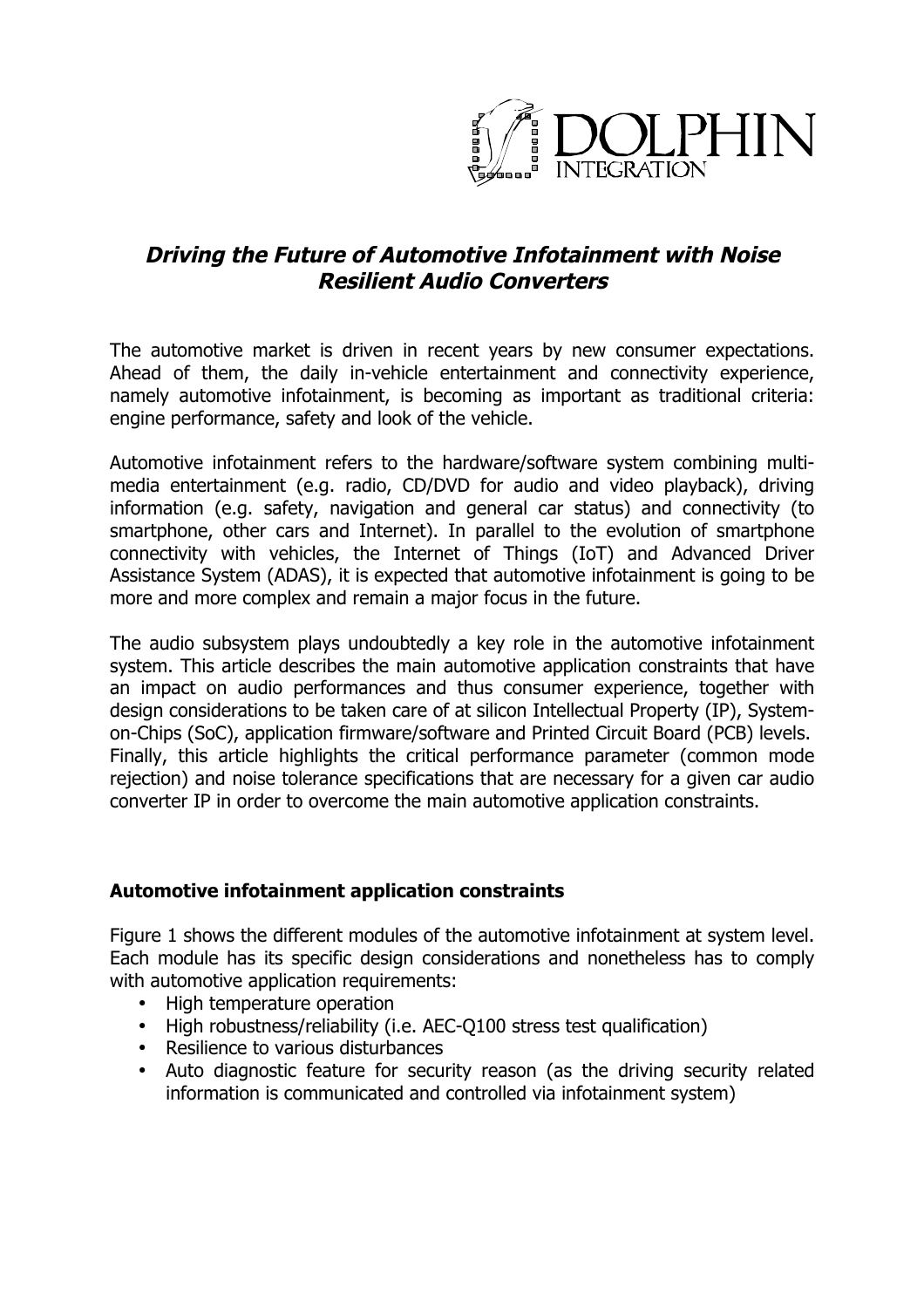

Figure 1: System synoptic of Automotive Infotainment application

Table 1 summarizes the application constraints and what has to be implemented and managed, at IP, SoC, application software and PCB levels, in order to deliver reliable high audio perceived quality and performances.

| <b>Automotive</b><br>application<br>constraints or<br>standard<br>compliance | To be implemented and managed at different levels                     |                                                 |                                                   |                                                                           |
|------------------------------------------------------------------------------|-----------------------------------------------------------------------|-------------------------------------------------|---------------------------------------------------|---------------------------------------------------------------------------|
|                                                                              | <b>Audio IP</b>                                                       | SoC                                             | <b>Application</b><br>firmware/<br>software       | <b>PCB</b>                                                                |
| Noisy ground(s)<br>voltage                                                   | Common mode<br>rejection                                              |                                                 |                                                   | Passive<br>components'<br>accuracy                                        |
| Audio perception<br>and spatialization                                       | THD+N, gain<br>mismatch, Pop-up<br><b>Noise</b>                       | SoC routing<br>resistance                       | Processing, starting<br>and stopping<br>sequences | Application<br>Schematics<br>consideration                                |
| Security                                                                     | Primary diagnostic<br>circuitry                                       | Redundant audio<br>interface                    | audio diagnostic<br>firmware                      | Protection circuitry                                                      |
| High Temperature<br>operation<br>(AEC-Q100 Grade<br>0/1 qualification)       | High performance<br>at<br>junction<br>Temperature<br>-40 °C to 125 °C | Package thermal<br>dissipation<br>consideration |                                                   | PCB material and<br>component<br>soldering<br>technology<br>consideration |

Table 1: Recapitulative table of automotive application constraints impacting audio performances and quality

Let us detail the key constraints mentioned above: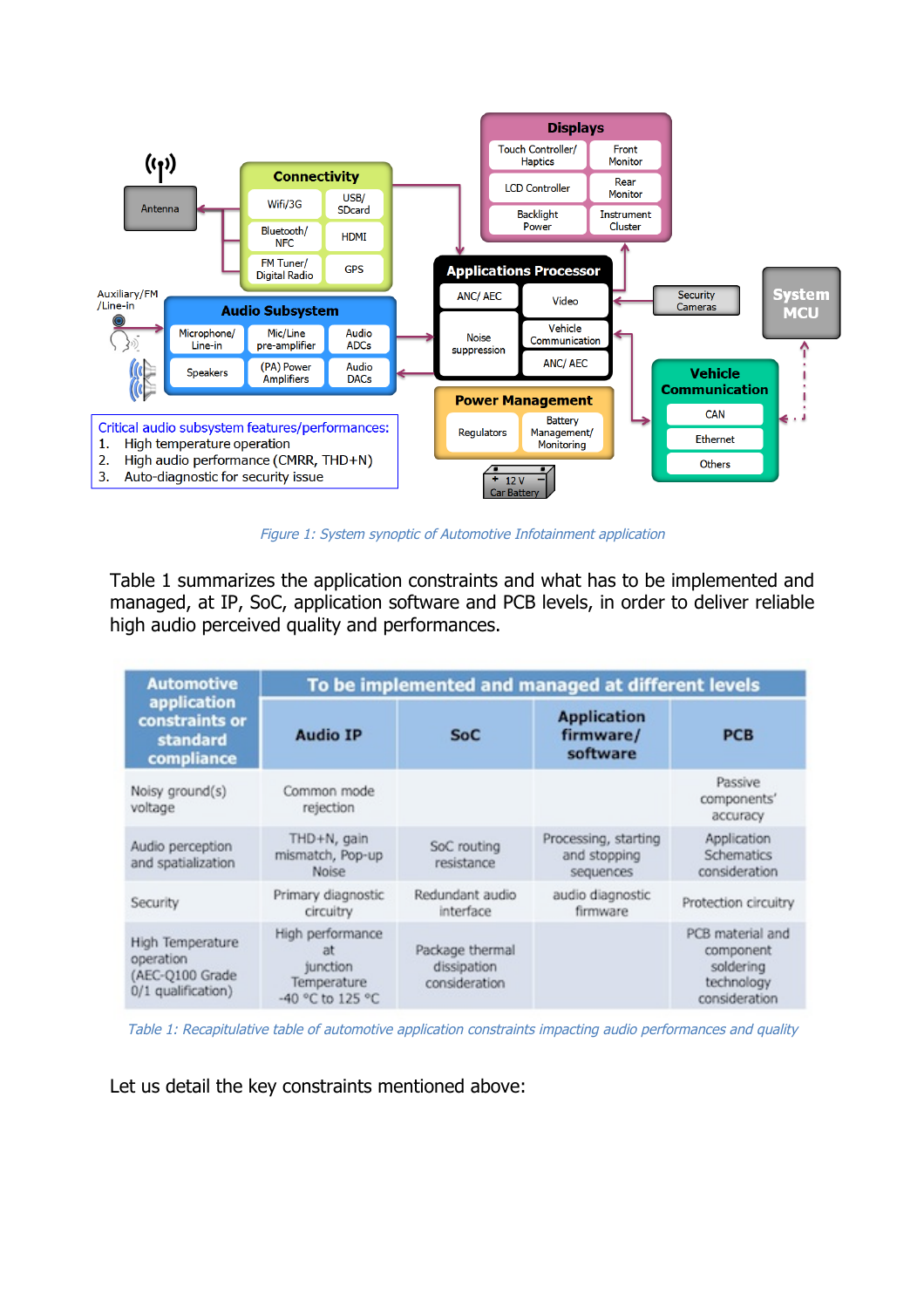#### 1. Noisy ground(s) voltage

The challenge of automotive electronics is that there is no clean common ground as the chassis or body of the car is used as reference ground. Therefore, special design care shall be applied in order to prevent the ground noise intermodulated or transmitted together with the useful signal. This is particularly critical when the builtin vehicle microphone is paired with either in-car or smartphone voice command personal assistants.

If the ground noise issue is not properly managed, ground loop problems can occur and audible noise can be generated.

For the built-in microphone, usually installed on the car roof, the cable linking it to the head unit of the infotainment system can easily be a few meters long. A Shielded Twisted Pair (STP) cable shall thus be used in order to avoid any additional noise induced by the cable itself.

As for the audio input devices, a ground noise cancelling circuitry shall be implemented. For audio Analog to Digital Converter (ADC), this problem can be managed with a dedicated input pre-amplifier stage with high Common Mode Rejection Ratio (CMRR), which will be detailed in this article.

# 2. Audio perception and spatialization

Automotive audio processing, perception and spatialization are hot topics in the audio engineering world, driven by customer in-cabin entertainment experience and requirements from the occupants. In order to provide highly perceived audio quality with noise reduction equalization (EQ) and/or spatialization processing, the audio converter in the system shall have high audio performances in terms of Signal-to-Noise Ratio (SNR), Total Harmonics Distortion and Noise (THD+N), inter-channel gain mismatch and Inter Modulation Distortion (IMD).

On top of this, some advanced spatial sound reproduction or active noise suppression technology in vehicle require an ambient sound recording from a built-in microphone array, which require automotive designers to carefully do the system design for avoiding noisy ground issues as mentioned above.

# 3. Security

As security related information (e.g. speed limit warnings or collision detection) is generally delivered through the same audio subsystem, it is extremely important to guarantee the information delivery even in case of system failure. Therefore, automotive power amplifiers normally incorporate built-in load diagnostics (short to ground or to battery, shorted load) and continuous protection against over voltage, temperature, etc. On top of this, the whole audio path shall be designed in such a way that the system can deliver not only the appropriate fault information but also the corrective action to the driver. In case of a fault detected on the main audio path, the delivery of the security information shall be ensured via an alternative output path (e.g. via a redundant audio interface or/and an audio output circuit).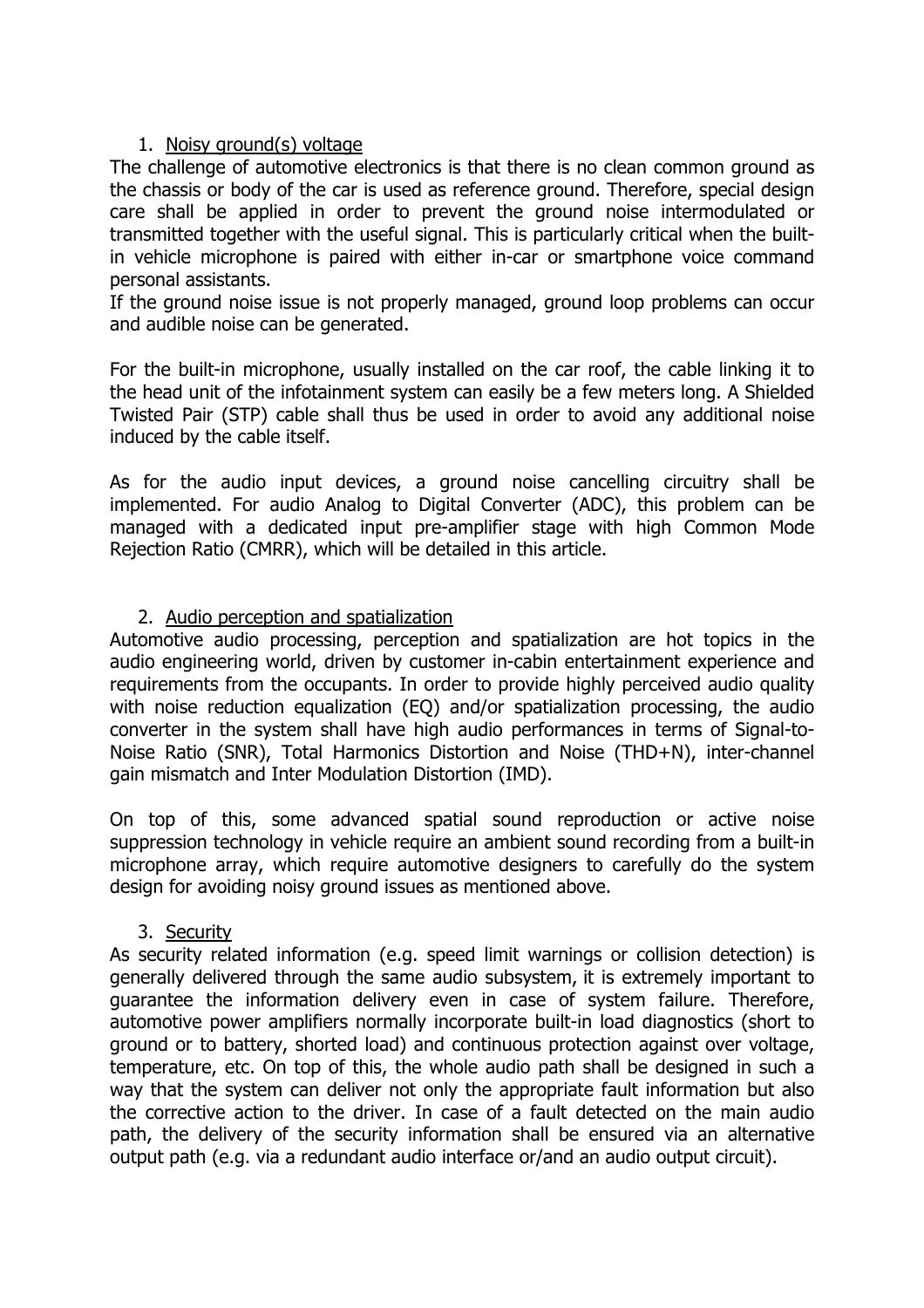# 4. High temperature operation

AEC-Q100 defines five different temperature grades that specify the ambient operating temperature range as part of stress test conditions for a given electronic device or Integrated Circuit (IC), as shown in Table 2. Devices for automotive applications, here the infotainment system, shall pass at least grade 1 qualification. Therefore, special design at IP and SoC level, package selection as well as PCB design and technology selection shall be done accordingly.

| <b>Grade</b> | <b>Temperature Range</b> |                | <b>Typical Application</b>    |  |
|--------------|--------------------------|----------------|-------------------------------|--|
|              | <b>Minimum</b>           | <b>Maximum</b> | <b>Example</b>                |  |
| Grade 0      | $-40 °C$                 | 150 °C         | Automotive (under-hood)       |  |
| Grade 1      | $-40 °C$                 | 120 °C         | Automotive (in-cabin/vehicle) |  |
| Grade 2      | $-40 °C$                 | 105 °C         | Industrial                    |  |
| Grade 3      | $-40 °C$                 | 85 °C          | Commercial                    |  |
| Grade 4      | $0^{\circ}$ C            | 70 °C          |                               |  |

Table 2: AEC-Q100 temperature grades

# **Spotlight on the audio converter's common mode rejection for overcoming the noisy ground issue**

5. Common Mode Rejection Ratio (CMRR)

Common mode management of the audio signal is the key to overcome noisy ground issues in automotive applications. Audio signals go through long cables which are close to disturbance sources, such as the air conditioner, power wires, and many others.

In some cases, parasitic frequencies can be as high as useful signal, so before amplifying and sampling, unwanted parts of the signal have to be removed for maximizing audio quality. Hopefully, in most cases, these parasitic signals are common mode signals.

This means that these parasitics are identical on both signal wires:

- Between positive and negative for differential signals
- Between signal and ground wires for single signals

The high level of automotive disturbances forces to attenuate unwanted signals of a factor 10,000 (i.e. 80 dB) for guaranteeing a good signal processing.

Common mode signals can be rejected by using differential amplifiers for only amplifying the useful signal. The ability of an amplifier to reject common mode is defined with the Common Mode Rejection Ratio (CMRR) as follows:

$$
CMRR = G_{MC}/G_{Diff}
$$

With,

 $G<sub>CM</sub>$ , corresponding to common mode gain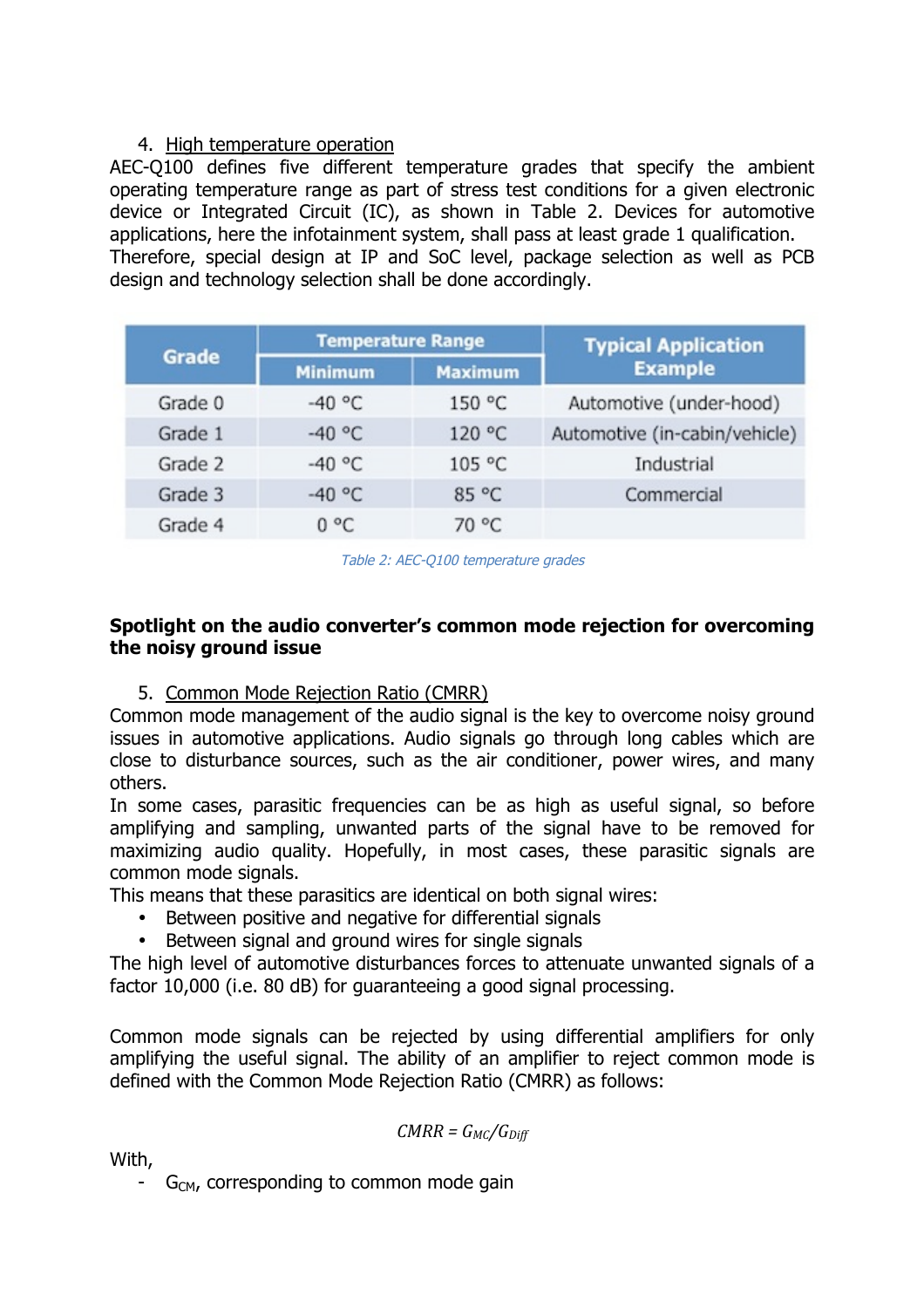$G<sub>Diff</sub>$ , corresponding to differential gain



Figure 2: Ideal resistive amplifier

Using an ideal amplifier (infinite gain) and ideal resistive elements (without mismatch) leads to a very high CMRR, because the common mode gain will be infinite.

However, real world is not ideal. Amplifiers will have a finite gain and resistive elements will have mismatch. Both non idealities lead to lowering the common mode gain and thus the CMRR. For Integrated Circuits (ICs), mismatch is mainly due to process variations during fabrication of the chip. Mismatch of resistors in ICs can reach about 1 % which implies a CMRR less than 40 dB. A solution for using resistor amplifiers while maintaining a high CMRR is to use Instrumental Amplifiers (IA) which are costly in both area and consumption.

A better way is to use capacitive elements as they are much less sensitive to process variations, and thus to mismatch. A full capacitor architecture is a really good solution for overcoming the CMRR automotive market requirement while maintaining the optimal trade-off between area and consumption.

Indeed, mismatch of embedded capacitors is much lower than that of resistors, and can easily be less than 0.1 % with proper layout guidelines. Using capacitive elements will thus lead to a CMRR of about 60 dB which is still not enough for the automotive market.



Figure 3: Full capacitive input amplifier with chopper system

Chopper systems may have to be used for reaching the 80 dB CMRR requirement of infotainment audio signal processing. A chopper system acts like a multiplier for common signal pushing away all the unwanted frequencies outside the audio bandwidth. An ideal chopper would have completely rejected the disturbances, but a real system only attenuates the unwanted frequencies of about 30 dB.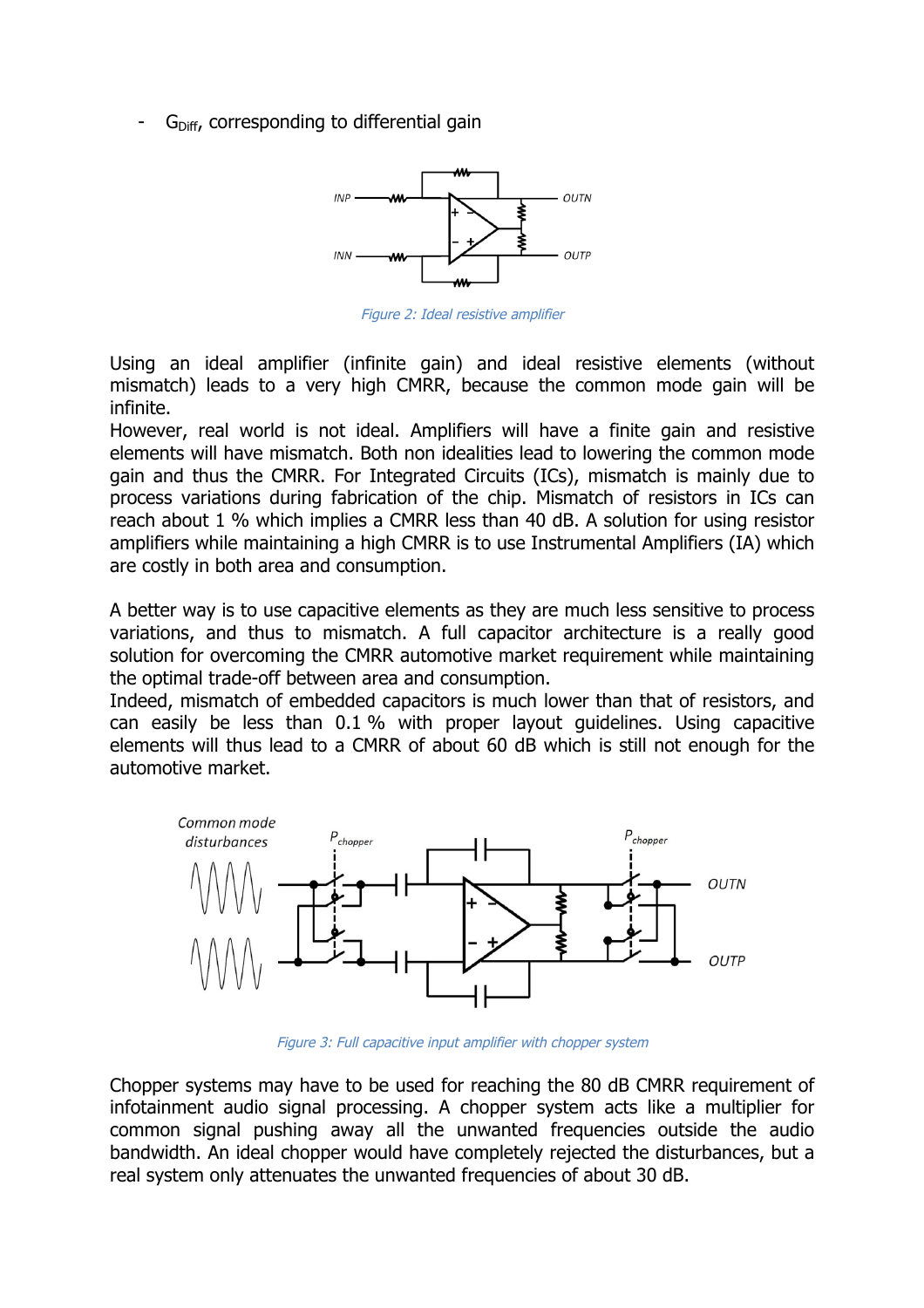

Figure 4: Chopper principle

Finally, combining the full capacitive architecture with a chopper system enables to match the automotive requirements.

CMRR<sub>INPUT</sub> AMPLIFIER = CMRR<sub>CAPACITORS</sub> + CMRR<sub>CHOPPER</sub> = 60 dB + 30 dB = 90 dB

#### 6. CMNT2 (Common Mode Noise Tolerance Template)

CMRR is often given at a fixed signal frequency or only given within the audio bandwidth (20 to 20k Hz), while out-of-band noise found in the noisy ground can also introduce audible noise due to aliasing with the internal sampling frequency of the audio converter.

From the example in Figure 7, we can see that the out-of-audio-band common mode noise level impacts more the audio performance than the noise in the audio bandwidth.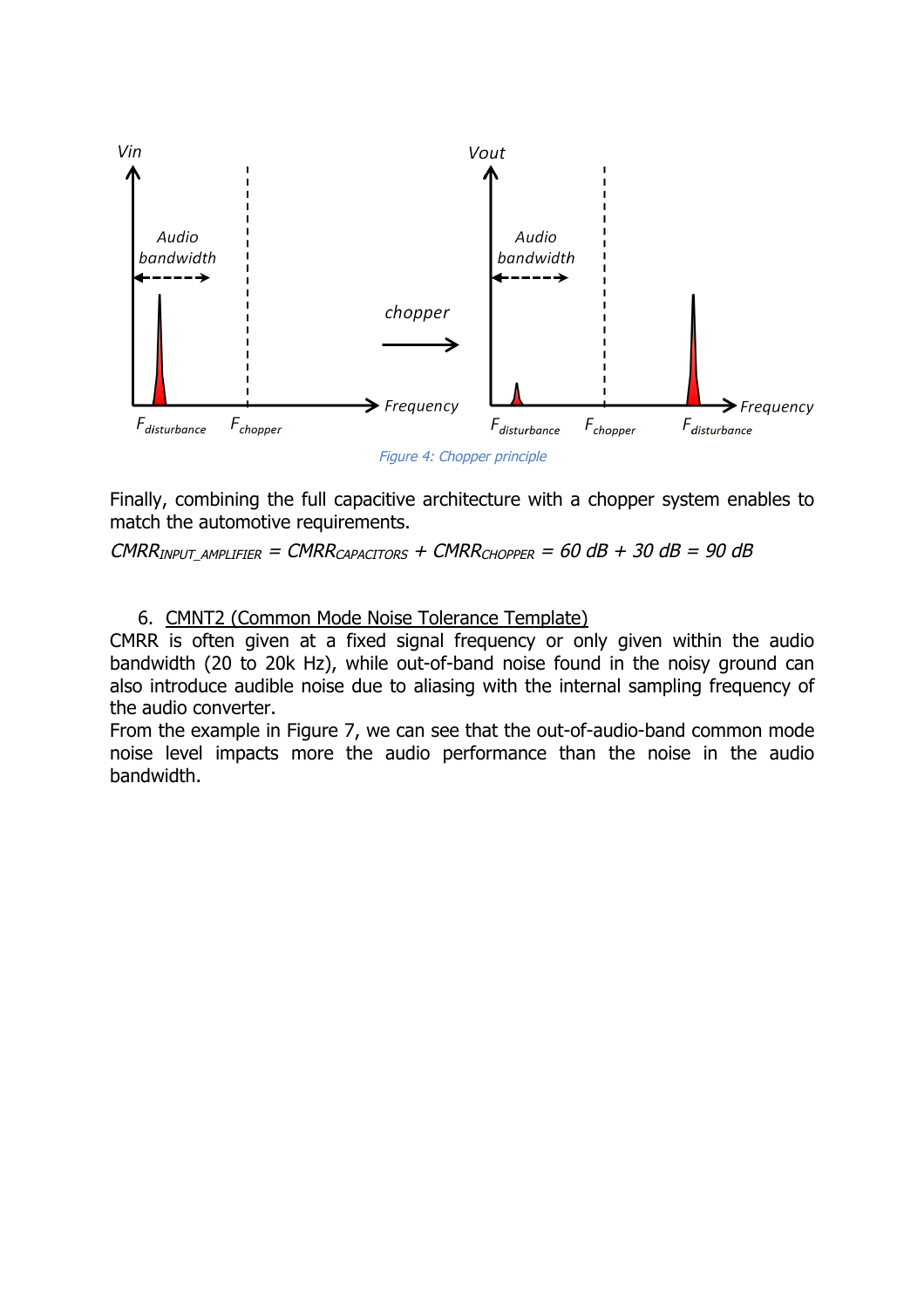

Figure 5: Example of a CMNT2

Beyond the CMNT2, it is also important to include in the specifications of the audio converter other noise tolerance templates such as PSNT2 (Power Supply Noise Tolerance Template), JT2 (Jitter Tolerance Template) and PDT2 (Period Deviation Tolerance Template), enabling the verification and guarantee of audio performance against the main noise propagation issues.

# **The sCODS100-N.11-Xenon audio CODEC from Dolphin Integration meets automotive requirements.**

The sCODS100-N.11-Xenon is a high performance multichannel audio converter which combines a high CMRR with a strong resilience to power supply noise, clock jitter and data synchronization issues for preventing any performance drop.

It benefits from 2 stereo ADC of 90 dB SNR and 3 stereo DAC of 100 dB SNR for supporting diverse input configurations (e.g. in-cabin microphone for voice command and phone conversation, and FM tuner and auxiliary audio input) and a 5.1 sound system.

In addition to high audio SNR, THD+N (up to -90 dB typically), CMRR (85 dB minimum) and Power Supply Rejection Ratio (PSRR of 90 dB) performances, the sCODS100-N.11-Xenon provides specification of all the different noise tolerance templates mentioned above. It also embeds a specific inter voltage isolation mechanism that enables independent start and stop of analog and digital power supplies, removing any constraint regarding the starting/stopping order and ensuring